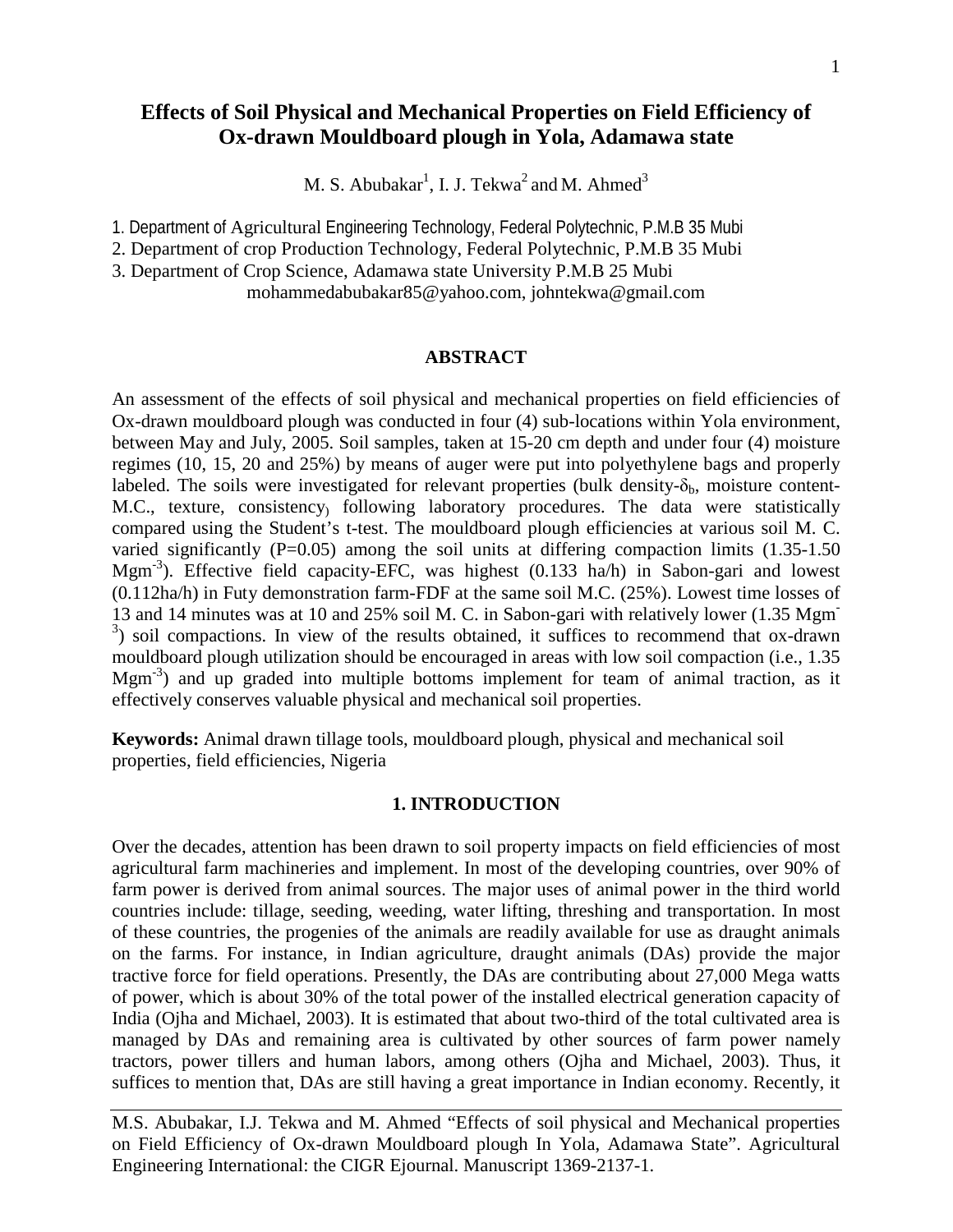was estimated that about 75% of vast highlands of Ethiopia is cultivated using a Mahresha or Scratch ploughs as described by Goe (1990), which is driven by a pair of oxen.

Prior to the advent and introduction of farm tractors into the Nigeria agriculture, animal traction power was already famous among most arable farmer communities. Kaul (1989) reported that there were about 400 million draught animals providing 50% of energy used in rural agriculture. Animal drawn mouldboard plough appears obsolete, but still an important tillage implement that is by far most applied in farm cultivation and seedbed preparations (Kepner *et al*, 1990). The implement has remained the most resourcefully cheap farm power sources and best substitute for large tractor equipment on small scale farms especially in Savannah region of Northern Nigeria (Gbadamosi and Magaji, 2004). The ease of animal traction in the Nigeria verse Savannah region has been linked to its soil moisture ranges, topography, sparse trees and grass vegetations with negligible barrier to efficient animal power applications. In nature, farm cultivation implements work efficiency is often directly related to the inherent physical and mechanical soil properties such as compaction, adhesion, moisture content, soil texture, shear and frictional forces opposing plough tractions (Kepner *et al,* 1990). Most often, Oxen, buffaloes, horses, mules, camels and donkeys drag the variable animal drawn mouldboard ploughs on several farms around the globe.

Fatigue and low power generation are the common limitations to manual labor. Ox-drawn mouldboard plough power sources and soil workability properties are great determinants to efficient animal power utilization, and as such, this study is posed at identifying the influence of soil physical and mechanical properties towards recommending the most conducive limits for efficient animal power application in the study area.

## **2. MATERIALS AND METHODS**

## **2.1 The study area**

The study was conducted in four (4) sub-locations namely; Sangere, Sabon-gari, Vinikilang and Futy demonstration farm (FDF), all within the Yola area (9°14'N and 12°32'E) during the 2005 cropping season to examine the effects of physical and mechanical soil properties on field efficiency of Ox- drawn mouldboard plough. Yola is located in the central part of Adamawa State, at an elevation of 200m above sea level and falling within the Sudan Savannah ecological zone. The area is an agrarian tropical environment marked by dry (November to March) and wet (April to October) seasons. The mean annual rainfall usually ranges from 700mm to 1,050mm, while the soils of the experimental area are predominantly of sandy clay loam textures (Adebayo and Tukur, 1999).

## **2.2 Field study**

Field experiment was conducted between May and July 2005. The study adopted the field investigative survey approach (FISA), whereby field reconnaissance survey of the entire area was conducted.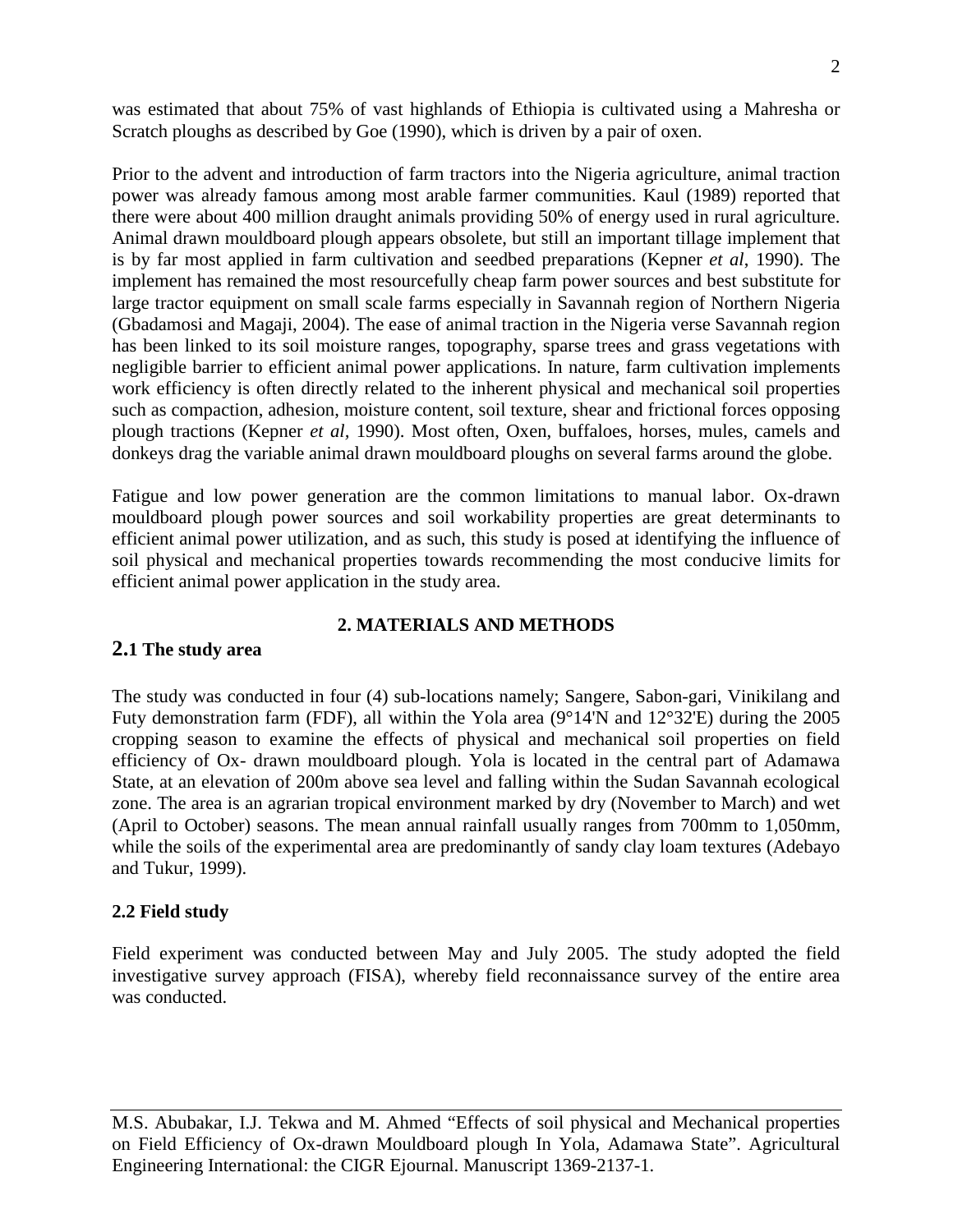## **2.3 Soil sampling**

Soil samples were collected randomly from all the four (4) study locations at prescribed plough depth (15-20cm) immediately after the tillage treatment, using soil auger. The samples were put into polyethylene bags and properly labeled, then air dried, crushed and sieved using 2mm sieve for laboratory analysis of desired parameters.

### **2.4 Field performance test**

A complete mouldboard plough assembly of an average weight of 35 kg was used with a pair of bulls (White-fulani) as a prime mover. This breed was chosen because of its availability in the study area. The bulls were equally aged with tilling experience of 6 and 2 years respectively. The bulls tilling duration are comparable to those engaged in field trials carried out using draught animals in Adamawa State by Haque *et al* (2000).The harnessing system consists of a wooden yoke, plastic robe and chain that connects the plough to the yoke.

The field performance test was conducted using materials such as a measuring tape and stop watches in all the study locations. The draught system consists of wooden yoke, plastic robe and a chain that connects the plough to the yoke. Evaluation of field operation capacities and efficiencies where tested in accordance with Gbadamosi *et al* (2004), using relevant parameters which includes effective operation time (EOT) and time losses due to obstructions on the field. Each plot area measuring 100m by 10m was used, exactly forty (40) passes were taken to cover every plot. Time to cover each complete pass was taken using two (2) stop watches. One recorded the overall time spent to cover a single pass (including time losses due to obstructions and turnings), while the other watch was used to record the effective time of operation (watch was stopped whenever an obstruction was noticed). The field performance rates per plot were measured in terms of time lapse per pass in meters (m).

Other parameters computed from the field performance data were; working speed (km/h), overall field capacity (ha/h), theoretical field capacity (ha/h), effective field capacity (ha/h) and percentage field efficiency (%) (Gbadamosi *et al,* 2004), expressed as:

| where; $D_w$ = distance of run (km)                                                 |
|-------------------------------------------------------------------------------------|
| $t_0$ = overall time taken (h)                                                      |
|                                                                                     |
| where; $A = \text{area cultivated in hectares (ha)}$                                |
| $TABOT = total average effective operation time (h)$                                |
| Also, Kepner <i>et al</i> (1990) expressed the Theoretical field capacity (TFC) as: |
|                                                                                     |
| where; $b =$ optimum operation width of the plough $(m)$                            |
| $v =$ optimum operation speed (km)                                                  |
|                                                                                     |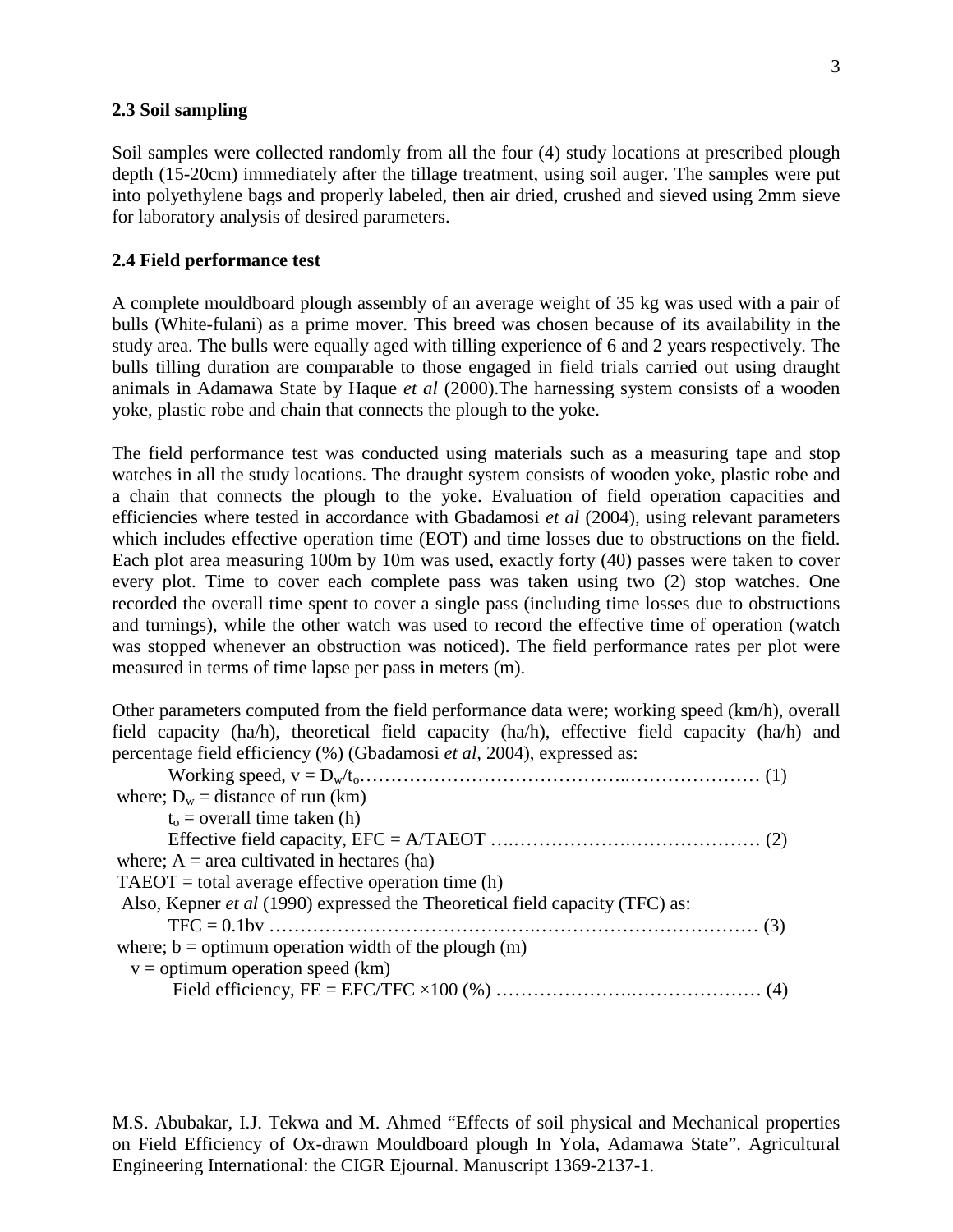## **2.5 Laboratory Study**

Soil analysis was conducted in the laboratory to determine relevant physical and mechanical properties of the soil, such as; moisture content M.C., soil consistency, particle size distribution, soil texture and bulk density  $(\delta_b)$ .

#### **2.6 Determination of physical and mechanical properties of the soil**

The moisture contents of soils were determined using an oven drying method. The soil samples were collected at random, immediately after each tillage treatment for each study location. Each soil sample was collected in a well labeled container and weighed on a platform scale, and then oven dried at a temperature of 105°C in an oven for 24 hours. The soil moisture contents were computed using the expression (Brady and Weil, 2002):

Soil M.C = (m2-m3) / (m3-m1) ×100…………………………………….……….. (5) where:  $M.C = \text{moisture content } (\%)$  $m_1$  = mass of container in grams (g)  $m_2$  = mass of container + wet soil sample in grams (g)  $m_3$  = mass of container + oven dried soils in grams (g)

The soil consistency at various moisture contents were measured by hand feel method and physical manipulation of the soil (Brady, 1988). Also soil particle size distribution was determined by Bouyoucus hydrometer method (Wolf, 2003).

The soil textural classes were determined from the amounts of sand, silt, and clay in the soils by subjecting the results of the particle size distributions in to the Marshall's textural triangle to obtain precise soil textural class (Brady, 1988; Wolf, 2003). While the soil bulk density was determined using the clod method (Blake, 1965; Wolf, 2003).

#### **2.7 Data Analysis**

The Student's t-test and simple descriptive statistics were used to compare the means of plough field efficiencies at different soil moisture content levels in accordance with the procedures of Gomez (1984) and Bluman (2004).

#### **3. RESULTS AND DISCUSSION**

The results obtained from the sieve analysis carried out for all the study locations when subjected to a textural triangle showed that the soils are sandy clay loam but with differing bulk densities. Also the field performance evaluation results are presented in Tables 1 and 2. It showed that Sabon-gari had the least soil compaction with a bulk density ( $\delta_b$ ) of 1.35Mgm<sup>-3</sup> and the fastest effective operation time (EOT) of 1.08 minutes per pass at 25% soil moisture content (M.C). In sequence, Sangere and Vinikilang locations recorded  $\delta_b$  of 1.40 and 1.45Mgm<sup>-3</sup> with respective EOT of 1.09 and 1.10 minutes under same 25% M.C while Futy Demonstration Farm (FDF) which emerged with the highest  $\delta_b$  (1.5 Mgm<sup>-3</sup>) recorded the slowest EOT of 1.20 minutes per pass amongst other locations studied.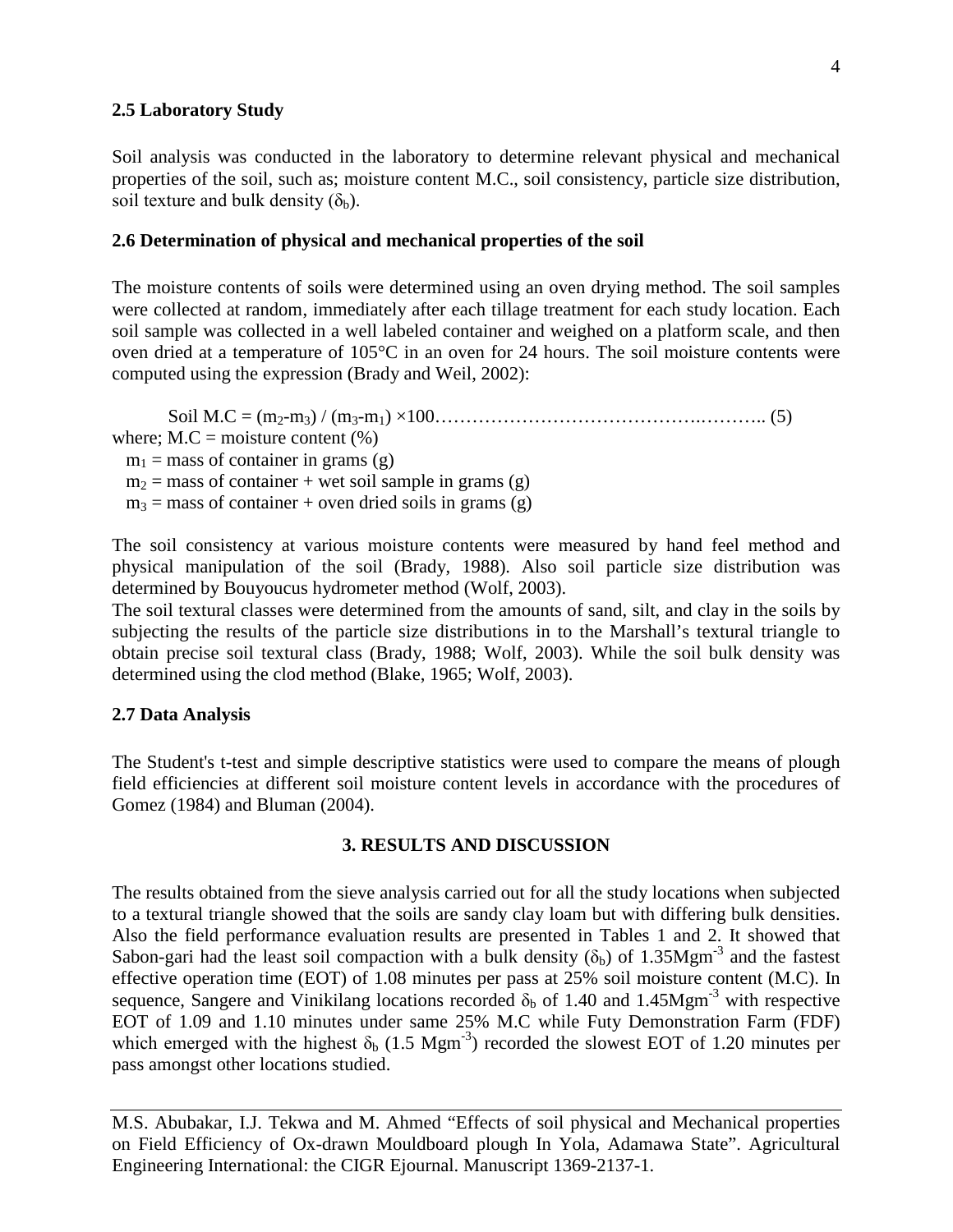Similarly, both Vinikilang and Sabon-gari had lowest operation time losses which tied at 13 minutes per plot at 10% soil M.C., with a slight variation (14 minutes loss) in Vinikilang at 25% M.C. (Tables 1 and 2). This was followed by FDF, with losses of 15 and 16 minutes at 10% and 25% M.C. respectively. The results further revealed that Sangere recorded the highest time losses of 17 minutes per plot at both 10% and 25% soil M.C. levels. This could be attributed to the presence of obstructions such as stumps, roots, and stones during field operations.

| Study                | Bulk      |            | Plough time | Plough time per plot |       | Time loss       | Field capacity |            | Field      |
|----------------------|-----------|------------|-------------|----------------------|-------|-----------------|----------------|------------|------------|
| location             | density   |            | per pass    | $(100m*10m)$         |       | <b>AOT-AEOT</b> |                |            | efficiency |
|                      | $(Mgm-3)$ | <b>EOT</b> | <b>OT</b>   | <b>AEOT</b>          | AOT   | (min)           | <b>EFC</b>     | <b>TFC</b> | (% )       |
|                      |           | (min)      | (min)       | (min)                | (min) |                 | (ha/h)         | (ha/h)     |            |
| 10% Moisture Content |           |            |             |                      |       |                 |                |            |            |
| <b>FDF</b>           | 1.50      | 2.05       | 2.25        | 83.00                | 98.00 | 15.00           | 0.070          | 0.140      | 52.0       |
| Vinikilang           | 1.45      | 2.00       | 2.20        | 79.00                | 93.00 | 14.00           | 0.075          | 0.140      | 54.0       |
| Sabon-gari           | 1.35      | 1.45       | 2.08        | 70.00                | 83.00 | 13.00           | 0.090          | 0.140      | 64.0       |
| Sangere              | 1.40      | 1.50       | 2.15        | 73.00                | 90.00 | 17.00           | 0.080          | 0.140      | 57.0       |
| 15% Moisture Content |           |            |             |                      |       |                 |                |            |            |
| <b>FDF</b>           | 1.50      | 1.45       | 2.05        | 70.00                | 86.00 | 16.00           | 0.090          | 0.140      | 64.3       |
| Vinikilang           | 1.45      | 1.30       | 1.53        | 60.00                | 75.33 | 15.33           | 0.100          | 0.140      | 71.4       |
| Sabon-gari           | 1.35      | 1.15       | 1.36        | 50.00                | 64.00 | 14.00           | 0.120          | 0.140      | 86.0       |
| Sangere              | 1.40      | 1.22       | 1.47        | 55.00                | 71.00 | 16.00           | 0.110          | 0.140      | 79.0       |

Table 1: Ox-drawn Plough field efficiencies at 10% and 15% soil moisture contents.

**Key:** EOT= Effective operation time, OT= Operation time, AOT = Average operation time, AEOT = Average effective operation time,  $EFC = Effective$  field capacity (ha/h),  $TFC = Theoretical Field capacity$  $(ha/h)$ , FDF = Futy demonstration farm

Table 2: Ox-drawn Plough field efficiencies at 20% and 25% soil moisture contents.

| Study                       | Bulk      | Plough time |           | Plough time per plot |              | Time loss       |                |            | Field      |
|-----------------------------|-----------|-------------|-----------|----------------------|--------------|-----------------|----------------|------------|------------|
| location                    | density   |             | per pass  |                      | $(100m*10m)$ | <b>AOT-AEOT</b> | Field capacity |            | efficiency |
|                             | $(Mgm-3)$ | <b>EOT</b>  | <b>OT</b> | <b>AEOT</b>          | <b>AOT</b>   | (min)           | <b>EFC</b>     | <b>TFC</b> | (% )       |
|                             |           | (min)       | (min)     | (min)                | (min)        |                 | (ha/h)         | (ha/h)     |            |
| <b>20% Moisture Content</b> |           |             |           |                      |              |                 |                |            |            |
| <b>FDF</b>                  | 1.50      | 1.39        | 1.59      | 66.00                | 82.00        | 16.00           | 0.091          | 0.140      | 65.3       |
| Vinikilang                  | 1.45      | 1.29        | 1.50      | 59.00                | 73.00        | 14.00           | 0.101          | 0.140      | 72.0       |
| Sabon-gari                  | 1.35      | 1.15        | 1.38      | 50.00                | 63.00        | 13.00           | 0.120          | 0.140      | 86.5       |
| Sangere                     | 1.40      | 1.21        | 1.42      | 54.00                | 68.00        | 14.00           | 0.111          | 0.140      | 79.2       |
| 25% Moisture Content        |           |             |           |                      |              |                 |                |            |            |
| <b>FDF</b>                  | 1.50      | 1.20        | 1.24      | 53.00                | 69.00        | 16.00           | 0.112          | 0.140      | 80.0       |
| Vinikilang                  | 1.45      | 1.10        | 1.32      | 47.00                | 61.00        | 14.00           | 0.128          | 0.140      | 91.0       |
| Sabon-gari                  | 1.35      | 1.08        | 1.29      | 45.00                | 59.00        | 14.00           | 0.133          | 0.140      | 95.0       |
| Sangere                     | 1.40      | 1.09        | 1.35      | 46.00                | 63.00        | 17.00           | 0.130          | 0.140      | 93.0       |

**Key:** EOT= Effective operation time, OT= Operation time, AOT = Average operation time, AEOT = Average effective operation time,  $EFC = Effective$  field capacity (ha/h),  $TFC = Theoretical Field capacity$  $(ha/h)$ , FDF = Futy demonstration farm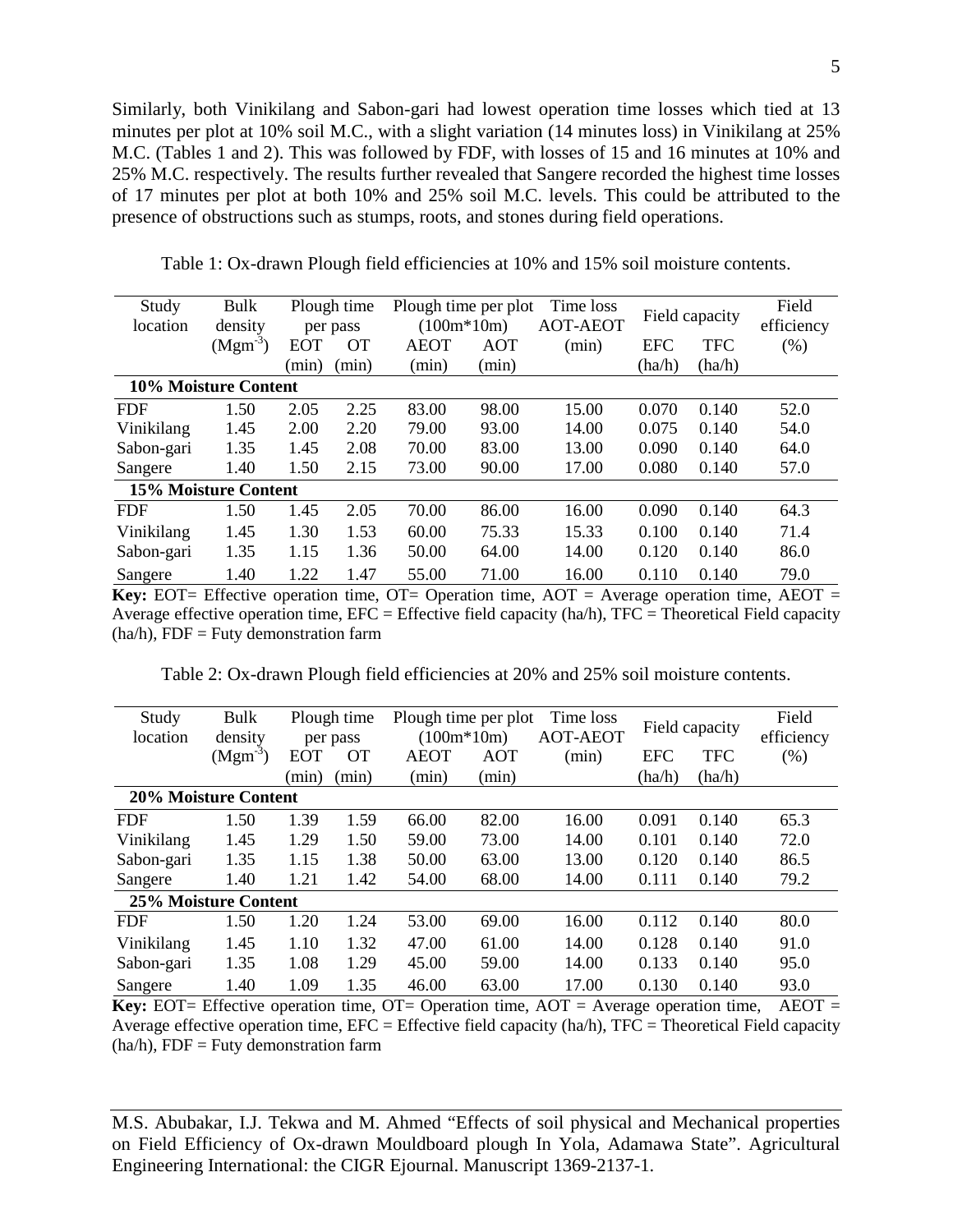Fig.1 showed the relationship between the soil M.C. (at different levels) and field efficiencies of ox-drawn mouldboard plough. It revealed that plough performance in Sabon-gari soils recorded the highest field efficiencies (FE) of 64% and as high as 86% at 10% and 15% soil M.C. respectively. Also at 20% and 25% soil M.C, Sabon-gari maintained its lead with FE of 86.5% and 95% respectively. This was followed by Sangere and Vinikilang having differing FE at same soil M.C. This difference could be due to non-uniform conditions of land levels and barriers during field operations. Comparatively, FDF had consistently lower FE of 52%, 64.3%, 65.3% and 80% at soil M.C. of 10%, 15%, 20% and 25% respectively. This was probably due its relatively high  $\delta_b$  and presence of field obstructions. The results showed that soil M.C.,  $\delta_b$  and field conditions had marked influence on FE of Ox-drawn mouldboard plough as was similarly reported by Yusuf (2006).



Fig.1: Field efficiency of Ox-drawn Mouldboard plough at 10% soil M.C



Fig.2: Field efficiency of Ox-drawn Mouldboard plough at 15% soil M.C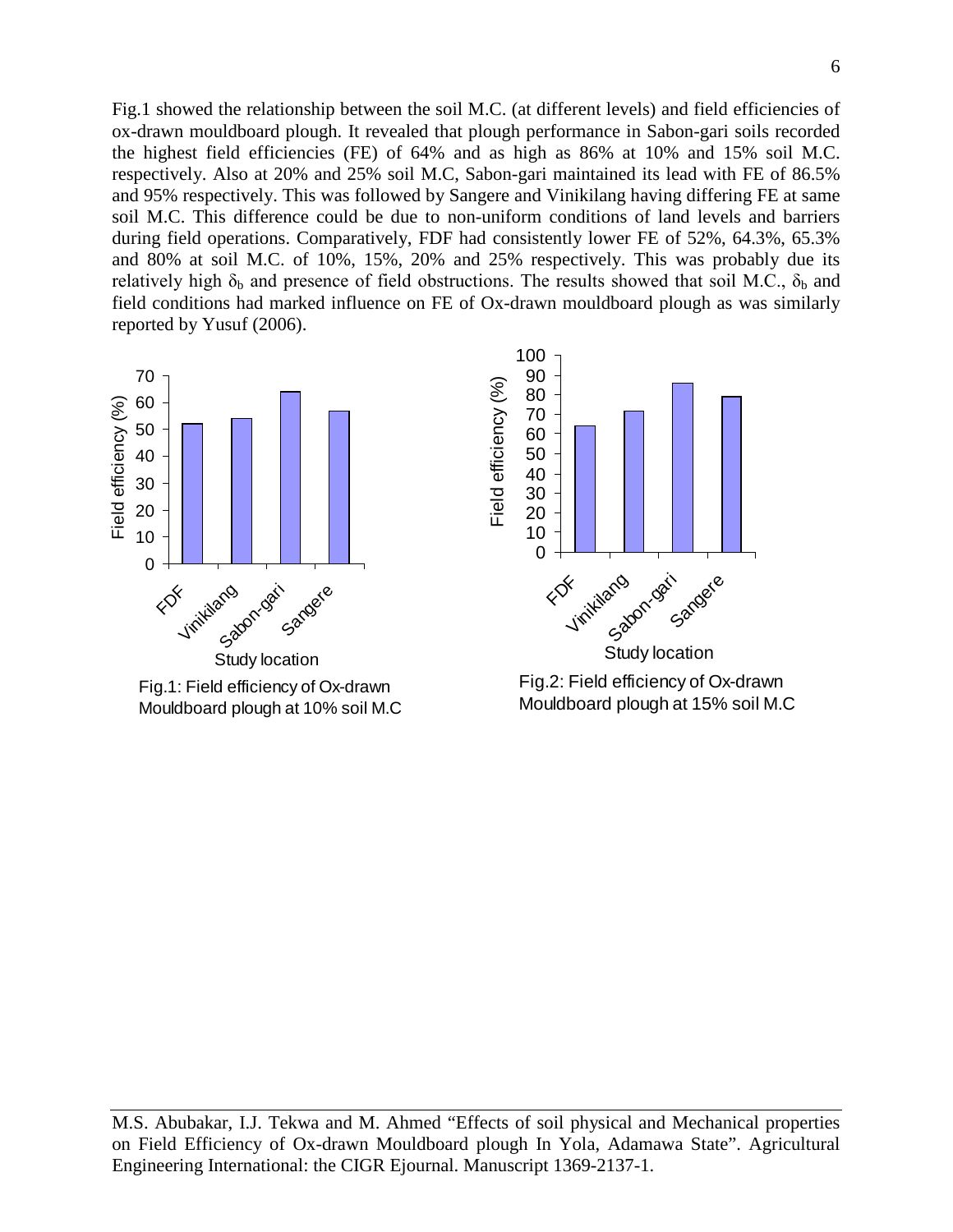

Further statistical (Student's t-test) comparison between the means of ox-drawn mouldboard plough efficiencies at soil M.C. levels of 10% and 15% is presented in Table 3 below.

**Hypothesis (H<sub>0</sub>):** there is no significant difference (P>0.05) between ox-drawn mouldboard plough efficiencies at 10% and 15% soil M.C. in the study areas.

| S/No                                 | Soil | M.C. $\Sigma X$ |  |             | SS                    | N | df | $t_{cal}$ | $\tau_{\rm crit}$ | Remarks |
|--------------------------------------|------|-----------------|--|-------------|-----------------------|---|----|-----------|-------------------|---------|
|                                      | (% ) |                 |  |             |                       |   |    |           |                   |         |
|                                      |      |                 |  |             | 227.0 56.75 12965.0 4 |   |    |           |                   | Reject  |
|                                      |      |                 |  | 300.7 75.18 | 22869.5 4             |   |    | 3.425     | 2.365             |         |
| Tested at 0.05 level of significance |      |                 |  |             |                       |   |    |           |                   |         |

Table 3: Student's t-test of ox-drawn mouldboard plough mean FE at 10% and 15% soil M.C.

Tested at 0.05 level of significance

**Key:**  $\Sigma X =$  Sum of field efficiencies  $X =$  Mean of field efficiency

 $SS = Sum of squares$   $N = No. of observations$ 

 $df = degree of freedom$   $t_{cal} = t-calculated$ 

 $t_{\text{crit}} = t-\text{critical}$  M.C. = Moisture content

Since t-critical (2.365) is less than the t-calculated (3.425), then we reject the Ho, implying that there is a significant difference ( $P = 0.05$ ) between ox-drawn mouldboard plough efficiencies at 10% and 15% soil M.C.

Also, a similar Student's t-test was used to compare the FE of ox-drawn mouldboard plough at 20% and 25% soil M.C. (Table 4).

**Hypothesis** (H<sub>o</sub>): there is no significant difference (P>0.05) between ox-drawn mouldboard F.E.at 20% and 25% soil M.C.

M.S. Abubakar, I.J. Tekwa and M. Ahmed "Effects of soil physical and Mechanical properties on Field Efficiency of Ox-drawn Mouldboard plough In Yola, Adamawa State". Agricultural Engineering International: the CIGR Ejournal. Manuscript 1369-2137-1.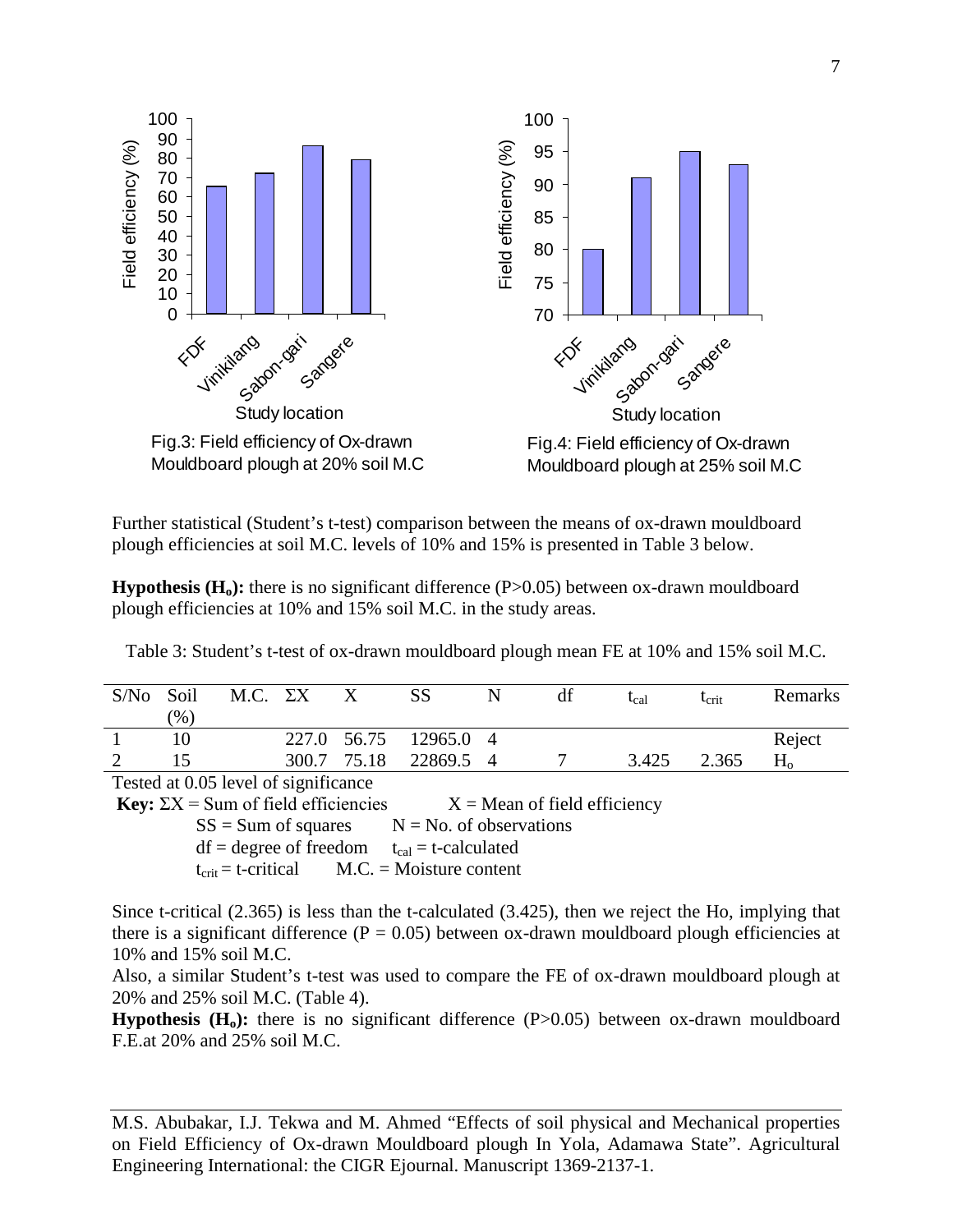| S/No | Soil          | M.C. $\Sigma X$ |       |       |                     |                             | $t_{cal}$ | $\iota_{\operatorname{crit}}$ | Remarks        |
|------|---------------|-----------------|-------|-------|---------------------|-----------------------------|-----------|-------------------------------|----------------|
|      | $\frac{9}{6}$ |                 |       |       |                     |                             |           |                               |                |
|      | 20            |                 |       |       | 325.4 81.35 26656.0 | $\overline{4}$              |           |                               | Reject         |
|      |               |                 | 347.0 | 86.75 | 30207.0             | $\boldsymbol{\vartriangle}$ | 2.436     | 2.365                         | H <sub>o</sub> |

Table 4: Student's t-test of ox-drawn mouldboard plough FE at 20% and 25% soil M.C.

Tested at 0.05 level of significance

**Key:**  $\Sigma X =$  Sum of field efficiencies  $X =$  Mean of field efficiency

 $SS = Sum$  of squares  $N = No$ . of observations

 $df = degree of freedom$   $t_{cal} = t-calculated$ 

 $t_{\text{crit}}$  = t-critical M.C. = Moisture content

Since t-critical (2.365) is less t-calculated (2.439), then we reject the  $H<sub>o</sub>$ , implying that there is a significant difference ( $P = 0.05$ ) between the ox-drawn mouldboard plough FE at 20% and 25% soil M.C. in the study areas. The relatively high levels of soil M.C. in the later (20% and 25%), possibly contributed to the higher field efficiencies observed in this study. This adequate estimates of FE, at various soil M.C. levels certainly explains the limits of M.C. at which the optimum field performance efficiencies are achievable

# **4. CONCLUSION AND RECOMMENDATIONS**

Mouldboard plough tillage implement still retains considerable efficiencies among peasant farmers within Yola environment. The study locations are characteristically an agrarian environment having land topography and vegetation density with favorable conditions for Oxdrawn applications. However, Sangere and Vinikilang appeared to occupy a non-uniform land condition that posed impedance to the scouring of the tillage implement during field operations. Similarly, the low soil compaction in Sabon-gari facilitated its fastest EOT and lowest time loss per plot compared to its reversed case in FDF at the same soil M.C. (Table 1 and 2). Both  $\delta_b$  and M.C. appeared as the primary determinants to field performance efficiencies of the mouldboard plough tillage implement in the study areas.

Recommending that Ox-drawn mouldboard plough utilization should be encouraged particularly on soils of low compaction  $(1.35{\text -}1.40\text{Mg}^3)$  and moderate moisture contents  $(15{\text -}25\%)$ . Similarly, the common single bottom ploughs should be upgraded into multiple bottom implement for team of animal traction, as it could also be compatibly effective in conserving valuable physical and mechanical properties of soils in the study areas.

## **5. ACKNOWLEDGEMENT**

The authors would like to acknowledge the un-quantifiable contributions made by the following senior colleagues; H. U. Kabri and A. A. Khaleel of the Department of Agricultural Engineering, Federal University of Technology Yola, Nigeria.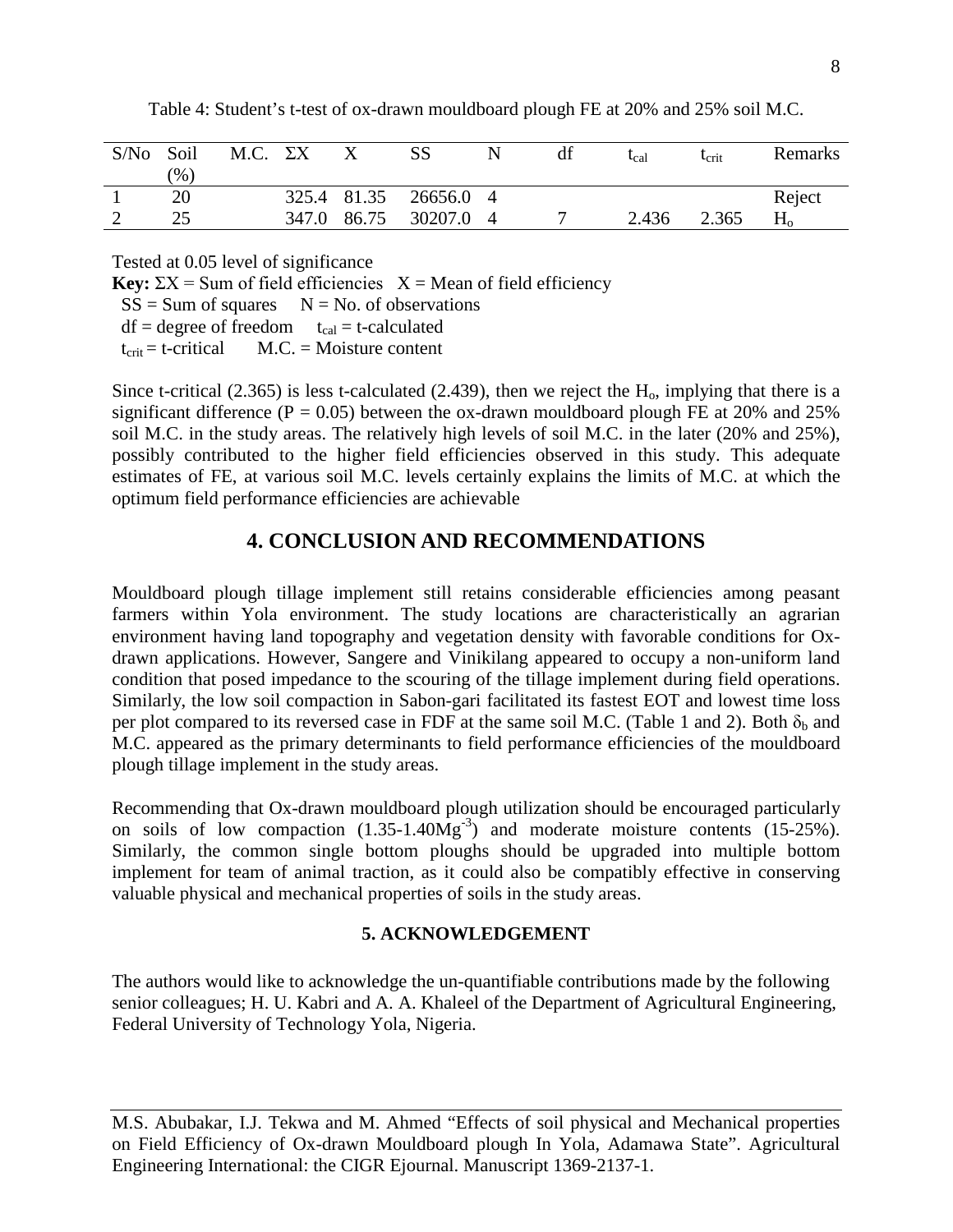#### **6. REFERENCES**

- Adebayo, A.A. and Tukur, A.L. (1999).*Adamawa state in Maps*. (1<sup>st</sup> <sub>Eds</sub>) Paraclete Publishers. Yola Nigeria.
- Blake, G.R. (1969). Bulk density Inc. C.A. Black (Editor), Methods of soil analysis. Agronomy No.9 part 1. *American society of Agronomy*, Madison W I Pp374-390.
- Bluman, A.G. (2004). *Elementary statistics. A step by step Approach* (5<sup>th</sup> Eds) Published by McGraw-Hill company, Inc. 1221 Avenue of Americas, N.Y 10020.
- Brady, N.C. (1988). *The nature and properties of soils* (10<sup>th</sup> Eds) Peason Educ. Publisher New Delhi: India.
- Brady, N.C. and Weil, R. R. (2002). *The nature and properties of soils* (13<sup>th</sup> Eds) Peason Educ Publisher New Delhi: India.
- Gbadamosi, L. and Magaji, A.S (2004). Field study on animal draught power for farmers in Zuguma village of Niger State, proceedings of  $5<sup>th</sup>$  Int'l conference and  $26<sup>th</sup>$  annual General meeting of *Nigeria Institution of Agricultural Engineers* (NIAE). Vol.26. Pp 84-85.
- Goe M., (1990). Tillage with the traditional Mahresha in Ethiopian highlands. Tools Till 6(3), Pp127-156.
- Gomez, A. K. and Gomez, A.A. (1984). *A statistical procedure for Agricultural Research* (2<sup>nd</sup>) Eds) Willey, New York.
- Haque, M.A., Umar, B. and Kawuyo, U. A. (2000). A preliminary survey on use of animal power in Agricultural operations in Adamawa State, Nigeria. *Outlook on agriculture* 29 (1): 123-127.
- Kaul, R. N. (1989). Animal power equipment: Factors affecting their design. Proceeding of the 1st *National workshop on animal traction* in Nigeria, Shika, Zaria, Nigeria.
- Kepner, R. A., Bainer, R. and Berger, E.L. (1990). *Principle of farm machinery* (3<sup>rd</sup> Eds) AVI. Pub. Inc. West port Connecticut, USA. Pp122-163.
- Ojha T. P. and Michael A. M. (2003). *Principles of agricultural engineering*. Jain Brothers publishers. New Delhi, India. Vol. 1.
- Wolf, B. (2003). *Diagnostic techniques for improving crop production.* Haworth press, USA.
- Yusuf, D. D. (2006). Soil physico- mechanical properties and draft requirement. Proceedings of 7th Int'l conference and 28th annual General meeting of *Nigeria Institution of Agricultural Engineers* (NIAE). Vol.28. Pp 126-130.